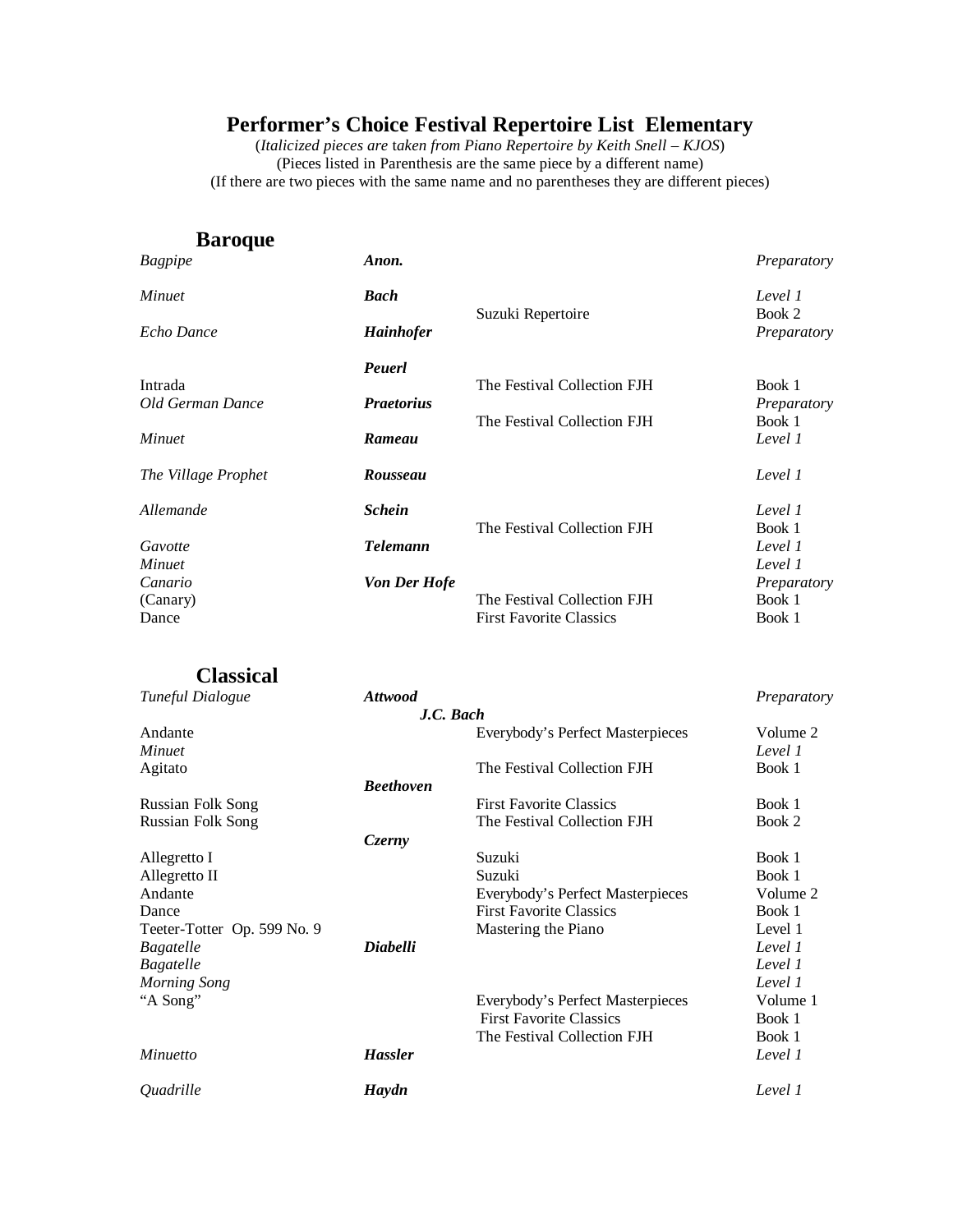| Minuet                                     | Hook            |                                                               | Level 1                 |
|--------------------------------------------|-----------------|---------------------------------------------------------------|-------------------------|
|                                            |                 | The Festival Collection FJH                                   | Book 1                  |
| Scotch Dance No. 1                         | Kuhlau          | The Festival Collection FJH                                   | Book 2                  |
| Minuet                                     | L Mozart        |                                                               | Level 1                 |
| Duet in Contrary Motion                    | Reichardt       |                                                               | Preparatory             |
|                                            | Reinagle        |                                                               |                         |
| Allegro in C                               |                 | Everybody's Perfect Masterpieces                              | Volume 1                |
|                                            |                 | <b>First Favorite Classics</b><br>The Festival Collection FJH | Book 1<br>Book 1        |
|                                            |                 | Mastering the Piano                                           | Level 1                 |
| March in G Major                           |                 | Mastering the Piano                                           | Level 1                 |
| <b>Minuet</b>                              |                 |                                                               | Preparatory             |
| Minuet                                     |                 |                                                               | Level 1                 |
| Procession                                 |                 |                                                               | Preparatory             |
| Promenade                                  |                 |                                                               | Preparatory             |
| Simple Song                                | <b>Spindler</b> |                                                               | Preparatory             |
| Song Without Words                         |                 | The Festival Collection FJH                                   | Book 2                  |
|                                            | Turk            |                                                               |                         |
| Bagatelle in G                             |                 | Everybody's Perfect Masterpieces                              | Volume 1                |
| Bagatelle in F                             |                 | Everybody's Perfect Masterpieces                              | Volume 1                |
| Carefree                                   |                 |                                                               | Preparatory             |
| A Carefree Fellow                          |                 | The Festival Collection FJH                                   | Book 1                  |
| Children's Song                            |                 |                                                               | Preparatory             |
| Dance                                      |                 |                                                               | Level 1                 |
| (Little Dance)                             |                 | The Festival Collection FJH                                   | Book 2                  |
| Hunting Horns and the Echo (The)<br>Lament |                 | The Festival Collection FJH                                   | Book 2                  |
| March in C                                 |                 | Everybody's Perfect Masterpieces                              | Preparatory<br>Volume 1 |
|                                            |                 | Mastering the Piano                                           | Level 1                 |
| (March No. 1)                              |                 | <b>First Favorite Classics</b>                                | Book 1                  |
| March No. 2.                               |                 | <b>First Favorite Classics</b>                                | Book 1                  |
| March in F                                 |                 |                                                               | Preparatory             |
| March in G                                 |                 |                                                               | Preparator              |
| (March No. 3)                              |                 | <b>First Favorite Classics</b>                                | Book 1                  |
| Minuet                                     |                 |                                                               | Preparatory             |
|                                            |                 | The Festival Collection FJH                                   | Book 1                  |
| Scale Ladder, The                          |                 | <b>First Favorite Classics</b>                                | Book 1                  |
| Sonatina                                   |                 | The Festival Collection FJH                                   | Book 1                  |
| <b>Two Marches</b>                         |                 |                                                               | Preparatory             |
| Sonatina                                   | <b>Wilton</b>   | Preparatory                                                   |                         |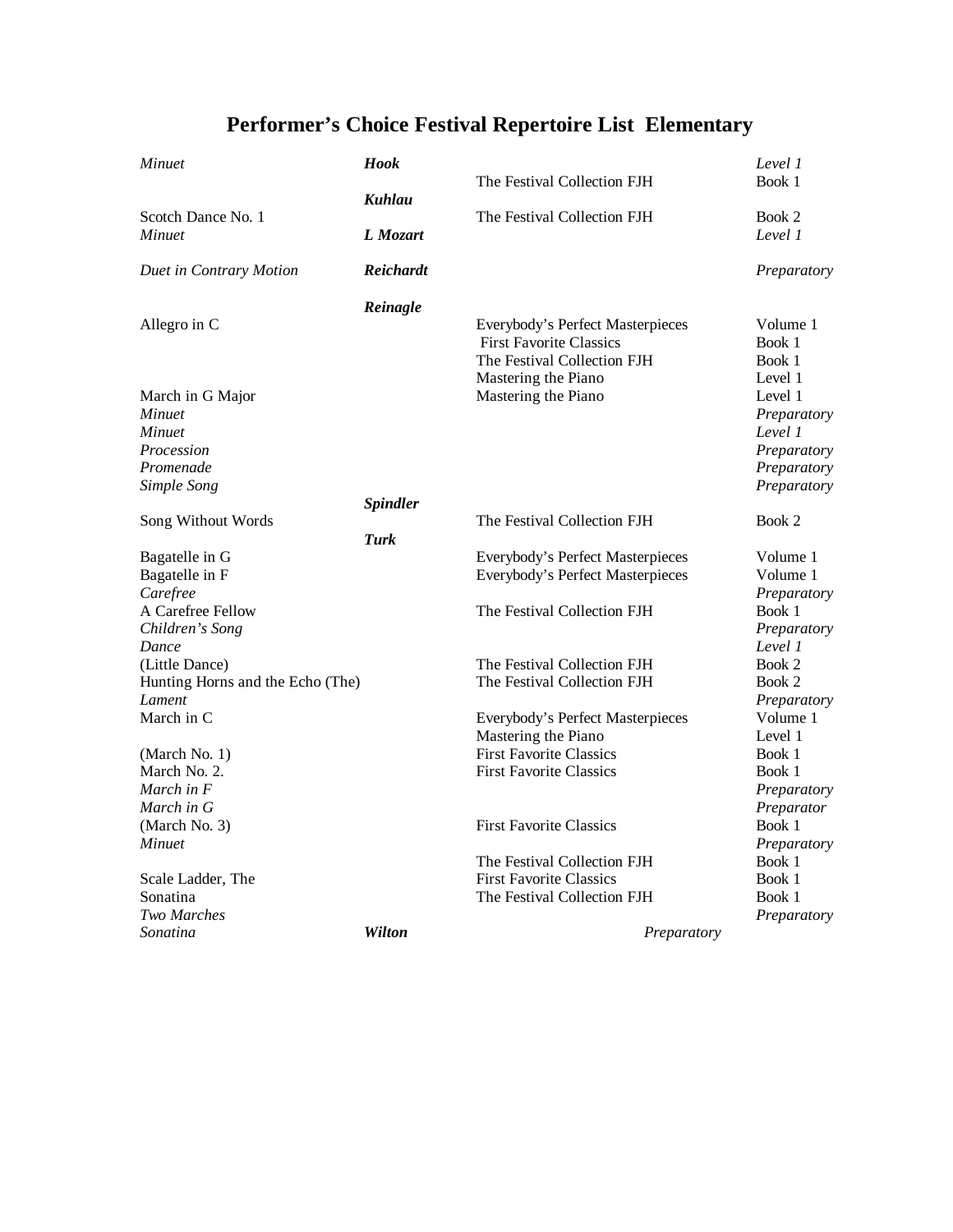|                                    | <b>Biehl</b>    |                                                                 |                       |
|------------------------------------|-----------------|-----------------------------------------------------------------|-----------------------|
| Etude in C                         |                 | Everybody's Perfect Masterpieces<br>Mastering the Piano         | Volume 2<br>Level 1   |
|                                    | <b>Beyer</b>    |                                                                 |                       |
| Etude in C Major                   |                 | Mastering the Piano                                             | Level 1               |
|                                    |                 | Everybody's Perfect Masterpieces<br>The Festival Collection FJH | Volume 1              |
| Etude in D<br><b>Lyrical Piece</b> |                 |                                                                 | Book 2<br>Preparatory |
| Round Dance Op. 101 No. 60         |                 |                                                                 | Level 1               |
| Five Note Sonatina                 | <b>Bolck</b>    |                                                                 | Preparatory           |
| Song without Words                 | <b>Duvernoy</b> |                                                                 | Level 1               |
|                                    | <b>Gurlitt</b>  |                                                                 |                       |
| Allegretto Op. 117 No. 5           |                 | Everybody's Perfect Masterpieces                                | Volume 1              |
|                                    |                 | <b>First Favorite Classics</b>                                  | Book 1                |
| Allegretto In C Major              |                 | Mastering the Piano                                             | Level 1               |
| Allegretto in D                    |                 | Everybody's Perfect Masterpieces                                | Volume 1              |
|                                    |                 | Mastering the Piano                                             | Level 1               |
| Dance                              |                 | Everybody's Perfect Masterpieces                                | Volume 1              |
| Dance in C Major                   |                 | Mastering the Piano                                             | Level 1               |
| Jumping Rope Op. 82 No. 36         |                 | Mastering the Piano                                             | Level 1               |
| Etude                              |                 | <b>First Favorite Classics</b>                                  | Book 1                |
| Fanfare Op. 117 No. 8              |                 | Everybody's Perfect Masterpieces                                | Volume 1              |
|                                    |                 | Mastering the Piano                                             | Level 1               |
| Hunt, The Op. 117 No. 15           |                 |                                                                 | Level 1               |
|                                    |                 | The Festival Collection FJH                                     | Book 2                |
| (The Chase Op. 117 No. 15)         |                 | <b>First Favorite Classics</b>                                  | Book 1                |
| Kitten Play Op. 117 No. 9          |                 | The Festival Collection FJH                                     | Book 1                |
| Sonatina in C                      |                 |                                                                 | Level 1               |
| Strolling Op. 82 No. 10            |                 | Mastering the Piano                                             | Level 1               |
| Vivace Op. 117 No. 8               |                 | <b>First Favorite Classics</b>                                  | Book 1                |
| Waltz Op. 82 No. 18                |                 |                                                                 | Preparatory           |
| Young Dancer (The) Op. 117 No. 7   |                 | The Festival Collection FJH                                     | Book 1                |
|                                    | <b>Kohler</b>   |                                                                 |                       |
| Carefree Stroll                    |                 |                                                                 | Level 1               |
| Children's Song                    |                 | Everybody's Perfect Masterpieces                                | Volume 1              |
| (Andantino)                        |                 | <b>First Favorite Classics</b>                                  | Book 1                |
| Duet<br>Etude in C                 |                 | <b>First Favorite Classics</b>                                  | Preparatory<br>Book 1 |
| Etude in G                         |                 | Everybody's Perfect Masterpieces                                | Volume 1              |
| Song Without Words                 |                 |                                                                 | Preparatory           |
| "I Will Tell You, Mother Dear"     |                 |                                                                 | Preparatory           |
| Theme and Variation Op. 300        |                 | The Festival Collection FJH                                     | Book 2                |
|                                    | <b>Krause</b>   |                                                                 |                       |
| The Harp Player Op. 25 No. 59      |                 | Mastering the Piano                                             | Level 1               |
|                                    | <b>Oesten</b>   |                                                                 |                       |
| <b>Hunting Horns</b>               |                 | The Festival Collection FJH                                     | Book 2                |
|                                    |                 |                                                                 |                       |

### **Romantic**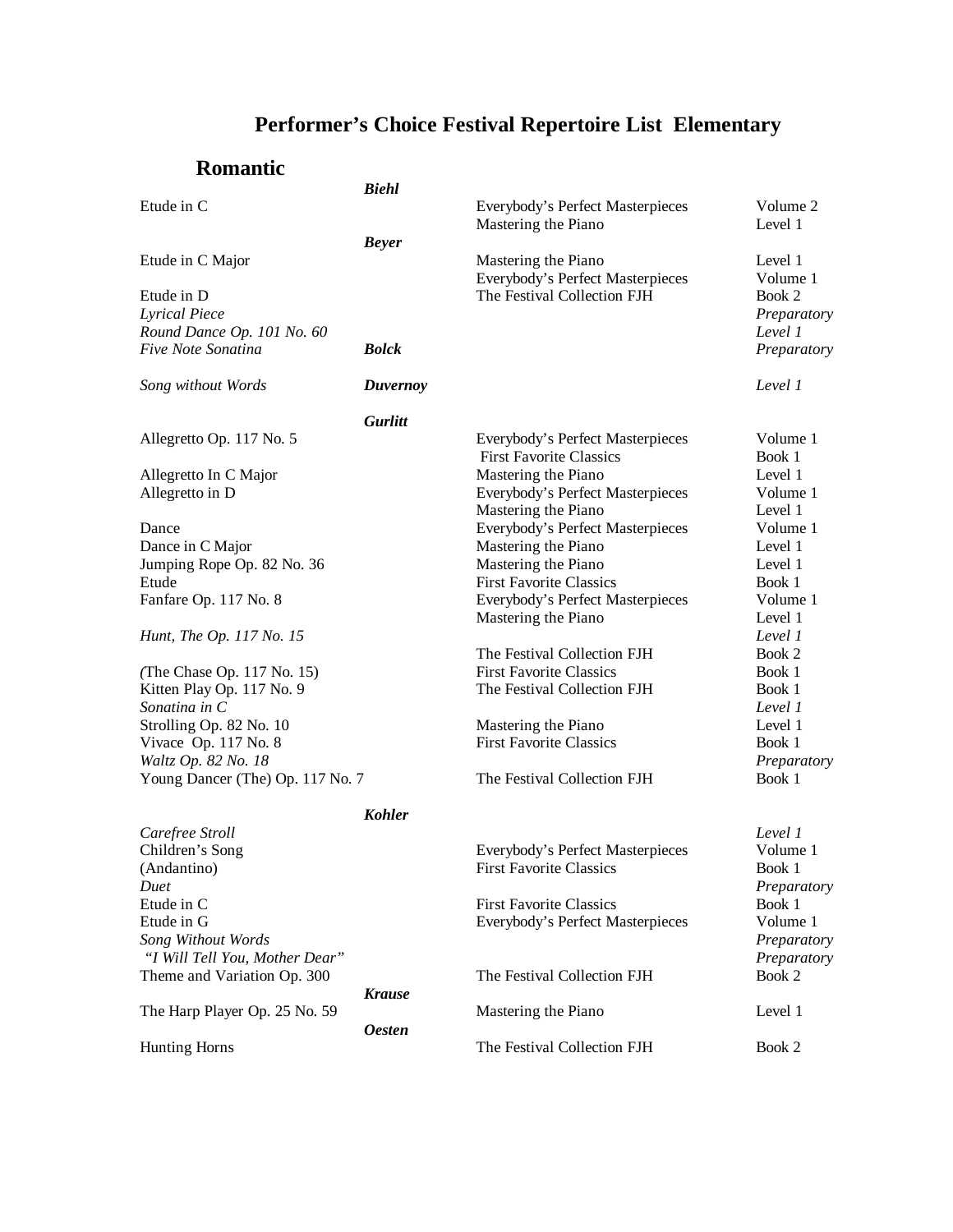| In Church                     | <b>Schytte</b>  |                                                    | Level 1                 |
|-------------------------------|-----------------|----------------------------------------------------|-------------------------|
| (A Hymn)                      |                 | The Festival Collection FJH                        | Book 2                  |
| Dance                         |                 | <b>First Favorite Classics</b>                     | Book 1                  |
| Etude                         |                 | <b>First Favorite Classics</b>                     | Book 2                  |
| Petite Prelude                |                 | The Festival Collection FJH                        | Book 2                  |
|                               | <b>Spindler</b> |                                                    |                         |
| Spring Waltz                  |                 | The Festival Collection FJH                        | Book 1                  |
| <b>Contemporary</b>           |                 |                                                    |                         |
|                               | <b>Bartok</b>   |                                                    |                         |
| Duet I                        |                 |                                                    | Preparatory             |
| Duet II                       |                 |                                                    | Preparatory             |
| <b>Folk Dance</b>             |                 |                                                    | Preparatory             |
| <b>Folk Dance</b>             |                 |                                                    | Level 1                 |
|                               |                 | <b>First Favorite Classics</b>                     | Book 1                  |
| Hungarian Folk Song           |                 |                                                    | Levell                  |
| Hungarian Song                |                 | The Festival Collection FJH                        | Book 1                  |
| (Song)                        |                 | <b>First Favorite Classics</b>                     | Book 1                  |
| Study                         |                 | <b>First Favorite Classics</b>                     | Book 1                  |
|                               | <b>Ermirio</b>  |                                                    |                         |
| Una Capricciosa Nuvola Estiva |                 | The Festival Collection FJH                        | Book 2                  |
|                               | Frackenpohl     |                                                    |                         |
| Air for Southpaw              |                 | The Festival Collection FJH                        | Book 1                  |
|                               | Gedike          |                                                    |                         |
| A Song Opus 36 No. 3          |                 | The Festival Collection FJH                        | Book 1                  |
| <b>Russian Dance</b>          | Goedicke        |                                                    | Preparatory             |
| Canzonetta                    | <b>Horvath</b>  |                                                    | Preparatory             |
|                               |                 |                                                    |                         |
| Melody                        | Kabalevsky      |                                                    | Preparatory             |
| "Melody"                      |                 | Everybody's Perfect Masterpieces                   | Volume 1                |
| <b>Marching</b>               |                 |                                                    | Preparatory<br>Volume 2 |
|                               |                 | Everybody's Perfect Masterpieces                   |                         |
| Polka                         |                 |                                                    | Preparatory<br>Level 1  |
| A Little Scherzo              |                 |                                                    | Level 1                 |
| Dance                         |                 |                                                    |                         |
| <b>Funny Event</b>            |                 |                                                    | Level 1                 |
| Scherzo                       |                 |                                                    | Level 1                 |
|                               | Kutnowski       |                                                    |                         |
| Trumpets                      |                 | The Festival Collection FJH                        | Book 1                  |
|                               | Rahbee          |                                                    |                         |
| Snowflakes Gently Falling     |                 | The Festival Collection FJH                        | Book 1                  |
|                               | <b>Rubbach</b>  |                                                    |                         |
| Sparrows (The)                |                 | The Festival Collection FJH                        | Book 1                  |
| The Shepherd's Flute          | Salutrinskaya   |                                                    | Level 1                 |
| "The Shepherd Pipes"          |                 | Everybody's Perfect Masterpieces                   | Volume 1                |
|                               |                 | <b>First Favorite Classics</b>                     | Book 1<br>Level 1       |
|                               |                 | Mastering the Piano<br>The Festival Collection FJH | Book 1                  |
|                               | <b>Schmitz</b>  |                                                    |                         |
| Mister Czerny in New Orleans  |                 | The Festival Collection FJH                        | Book 2                  |
| Waltz Time                    |                 | The Festival Collection FJH                        | Book 2                  |
|                               |                 |                                                    |                         |